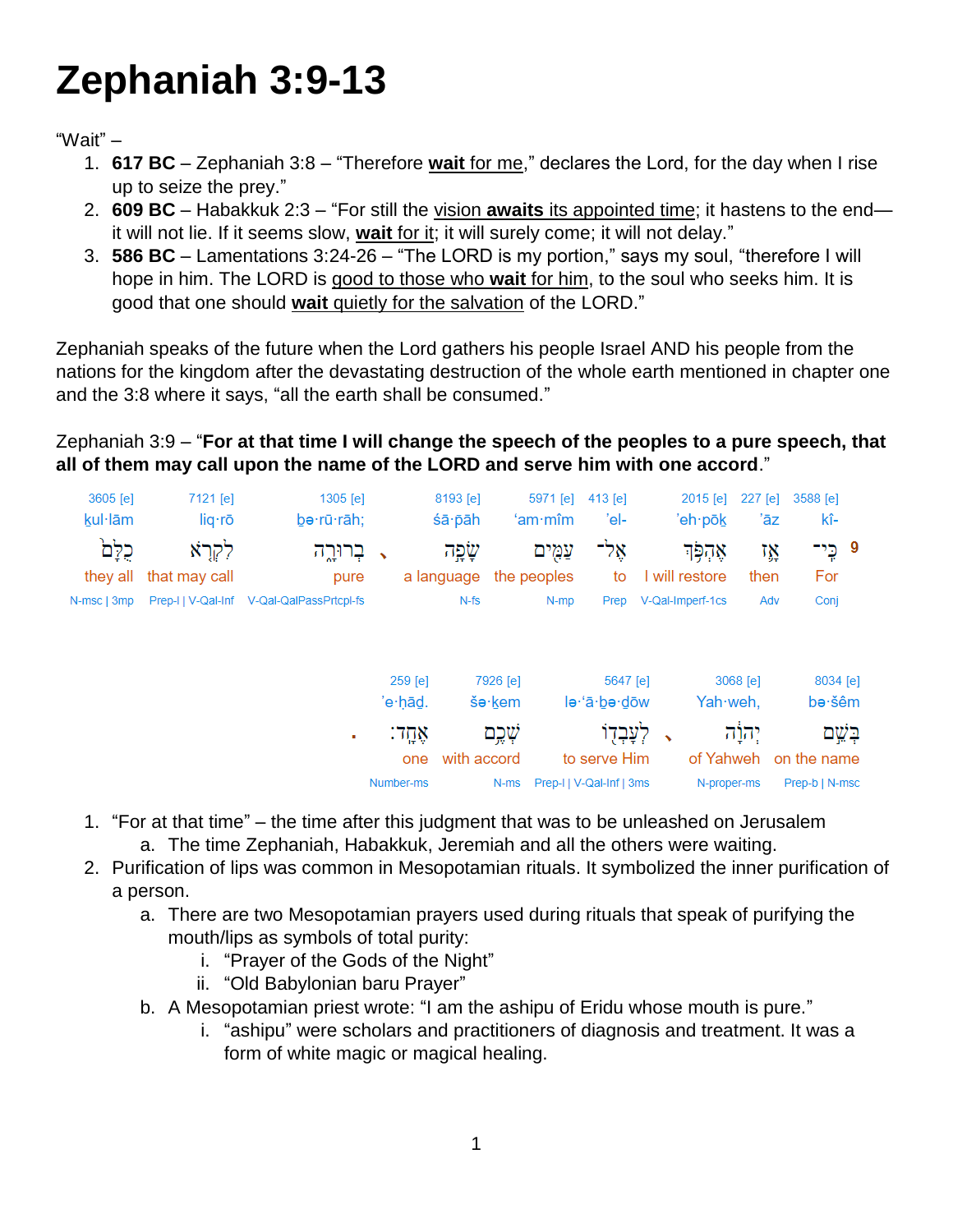- ii. "Eridu" was the location of the temple of the god Enki. It has been considered the earliest city in southern Mesopotamia located 7 miles south of Ur. It is an archaeological site today.
- c. Purity of the moth was a condition for standing in front of the deity and divine council
- 3. The gathered people would be unified in:
	- a. Speech purified
	- b. Service in one accord (literally "one shoulder")
		- i. "accord" *shekem* means "shoulder"
		- ii. "one" *echad* 'ekh-awd means "one"
- 4. "Pure language" or "purified lips" or "pure speech"
	- a. "language" *sapah* /was-faw/ means "lip, speech, edge"
	- b. At Babel the rebellious people's languages that they were using for idol worship and for creating their own realties/philosophies in rebellion to the Lord was confused by the Lord.
		- i. This new purified language would unite the people in unified service to the Lord.
	- c. Purified language would indicate a purified heart (or, new heart)
	- d. The word "pure" berurah is passive participle which would refer to something that has become purified. This cannot be referring to some kind of "pure" language. This is a language, speech, lips that were at one time impure or defiled
	- e. Isaiah 6:5 "And I said: "Woe is me! For I am lost; for I am a man of unclean lips, and I dwell in the midst of a people of unclean lips; for my eyes have seen the King, the LORD of hosts!"

| 8432 [e]<br>ū∙bə∙tō∙wk        | 595 [e]<br>'ā∙nō∙kî.                    | $\sin \theta$ -pā·ta·yim | 8193 [e]                | 2931 [e]<br>te-mê- | 376 [e]<br>ïš            | 3588 [e]<br>kî      |             | 1820 [e]<br>nid·mê·tî.        | 3588 [e]<br>kî- | lî.                                 | $188$ [e]<br>'ō·w-     |                                 | 559 [e]<br>wā·'ō·mar   |
|-------------------------------|-----------------------------------------|--------------------------|-------------------------|--------------------|--------------------------|---------------------|-------------|-------------------------------|-----------------|-------------------------------------|------------------------|---------------------------------|------------------------|
| וּבִתוֹדְ<br>and in the midst | ַ אֲנֹכִי<br>l [am]                     |                          | שפתים<br>lips           | טמא־<br>of unclean | איש<br>a man because     | כֵי                 |             | נדמיתי<br>I am undone         | כֶי־<br>for     | לי                                  | אוי־<br>me Woe [is]    |                                 | 5 וַאֹמֵר<br>So I said |
| Conj-w, Prep-b   N-msc        | Pro-1cs                                 |                          | N-fd                    | Adj-msc            | N-ms                     | Conj                |             | V-Nifal-Perf-1cs              | Coni            | Prep   1cs                          | Interiection           | Coni-w   V-Qal-Consecimperf-1cs |                        |
| 5869 [e]                      | 7200 [e]                                | 6635 [e]                 | 3068 [e]                |                    | 4428 [e]                 | 853 [e]             | 3588 [e]    | 3427 [e]                      | 595 [e]         |                                     | 8193 [e]               | 2931 [e]                        | 5971 [e]               |
| 'ê-nāy.<br>עֵינֵי:            | rā 'ū<br>ראו                            | sə·bā·'ō·wt<br>צְבָאָוֹת | Yah weh<br>יקול $\cdot$ |                    | ham-me-lek<br>המלד       | 'et-<br>את־         | kî.<br>چ٠   | vō·wō·šêb: 'ā·nō·kî<br>יוֹשֱב |                 | אָנֹכְי<br>$\overline{\phantom{a}}$ | śə·pā·ta·yim,<br>שפתים | te∙mê<br>טמא                    | 'am-<br>עם־            |
| my eyes                       | have seen<br>N-cdc   1cs V-Qal-Perf-3cp | of hosts<br>$N$ -CD      | Yahweh<br>N-proper-ms   |                    | the King<br>$Art   N-ms$ | ٠<br><b>DirObjM</b> | for<br>Conj | dwell<br>V-Qal-Prtcpl-ms      | Pro-1cs         |                                     | lips<br>N-fd           | of unclean<br>Adj-msc           | of a people<br>N-ms    |

- i. "unclean" tame meaning "unclean, defiled"
- ii. "lips" *sepatayim* (plural of *saphah*) meaning "lip, speech, edge"

f.

- 5. "call on the name of the LORD"
	- a. Indicates a turning to the Lord for help
	- b. Referred to before the Flood in Genesis 4:26 "To Seth also a son was born, and he called his name Enosh. At that time people began to call upon the name of the Lord."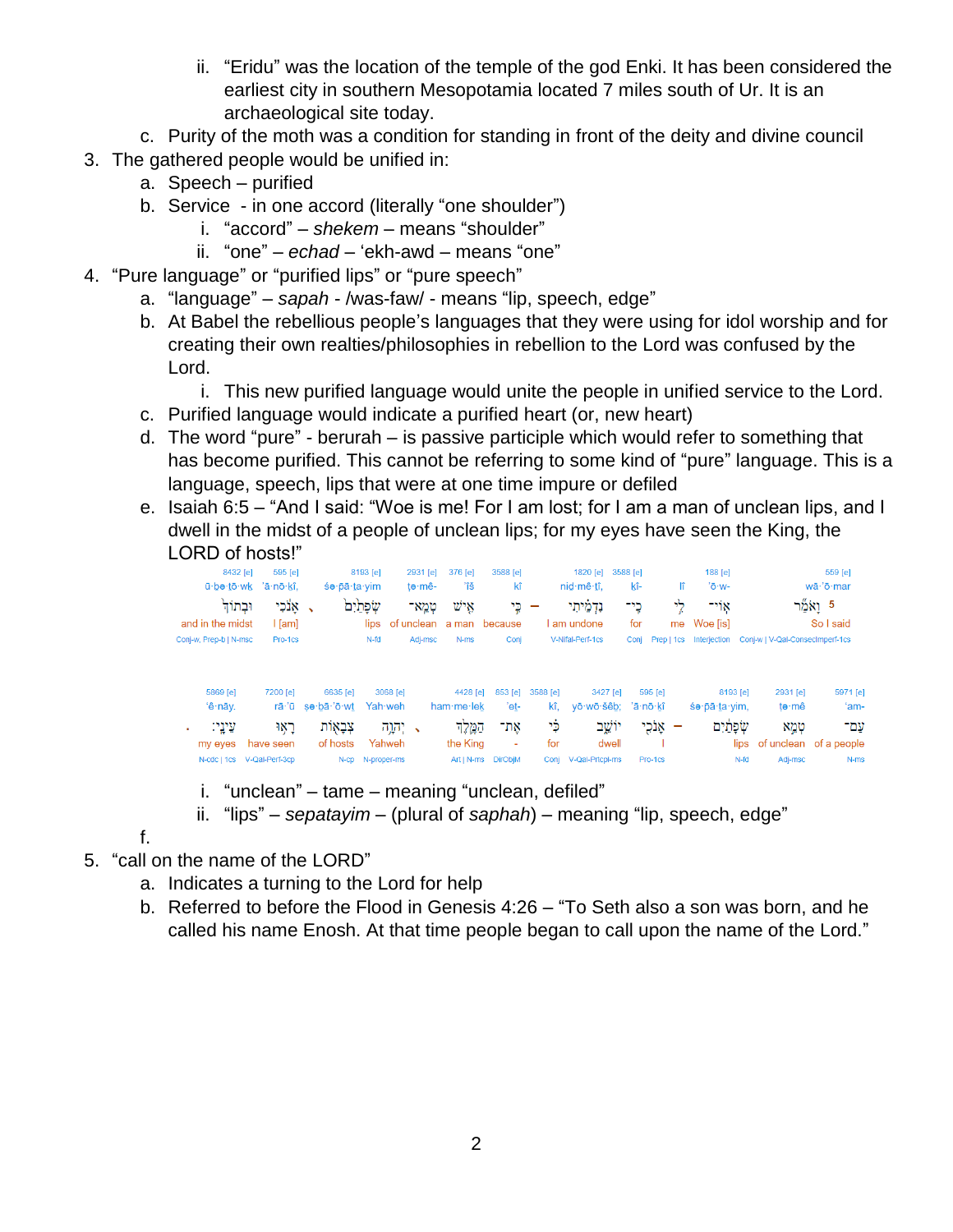## 3:10 – "**From beyond the rivers of Cush my worshipers, the daughter of my dispersed ones, shall bring my offering**."

| 4503 [e]<br>min·hā·tî.    | 2986 [e]<br>vō·w·bi·lūn      | 6327 [e]<br>pū·say,                       | $1323$ [e]<br>bat- | 6282 [e]<br>'ă·tā·rav             | 3568 [e]    | 5104 [e]<br>kūš; le·na·hă·rê- | 5676 [e]<br>mê 'ê ber                |
|---------------------------|------------------------------|-------------------------------------------|--------------------|-----------------------------------|-------------|-------------------------------|--------------------------------------|
| מִנְחָתֵי:<br>My offering | ּי יוֹבְלִוּן<br>shall bring | פוצי<br>of My dispersed ones the daughter | . בת־              | עתרי<br>My worshipers of Ethiopia | כוש         | לנהרי־                        | 10 מֱעֱבֵר<br>the rivers From beyond |
| N-fsc   1cs               | V-Hifil-Imperf-3mp   Pn      | V-Qal-QalPassPrtcpl-mpc   1cs             | N-fsc              | N-mpc   1cs                       | N-proper-fs | Prep-IIN-mpc                  | Prep-m   N-ms                        |

- 1. Cush would be the land just south of Upper Egypt (southern Egypt) or Sudan today.
	- a. The rivers (plural) referred to here would be the Blue and White Nile Rivers in Upper Egypt.
	- b. The Blue and White Nile are the two tributaries of the Nile River.
- 2. Isaiah refers to this same land divided by rivers in Isaiah 18:2 and 7. These same lands deep in Africa bring the Lord Almight gifts (Isaiah 18:7)
- 3. Zephaniah seems to be talking about both:
	- a. The gathering of people from the nations
	- b. Regathering people of Israel
- 4. God had promised in Deuteronomy 4:27 and 28:64 and 30:3 that Israel would be dispersed into the nations. So, the regathering of Israel would gather them from the nations that are also be gathered
- 5. This also could refer to the return of the pre-Tower of Babel unity



#### 3:11 – "**On that day you shall not be put to shame because of the deeds by which you have rebelled against me; for then I will remove from your midst your proudly exultant ones, and you shall no longer be haughty in my holy mountain**."

| $227$ [e]   | 3588 [e]            |                |            | 6586 [e]                               | 834 [e]    | 5949 [e]                               | 3605 [e]       |                             | 954 [e]          | 3808 [e]   | 1931 [e]             | 3117 [e]                                                         |
|-------------|---------------------|----------------|------------|----------------------------------------|------------|----------------------------------------|----------------|-----------------------------|------------------|------------|----------------------|------------------------------------------------------------------|
| 'āz         | kî-                 |                | bî;        | pā·ša·'at                              | 'ă·šer     | 'ă·lî·lō·ta·yik,                       | mik·kōl        |                             | tê bō wō šî      | lō         | ha·hū,               | $bay-y\bar{o} \cdot w\bar{m}$                                    |
| ١Ņ          | כֵי־                |                | ڀر         | פְּשֵׁעַהְ                             | אָשֶׁר     | עֲלִילוֹזַיִך                          | מִלֵּל         |                             | תבושי            | $\aleph$   | ההוא                 | 11 בַיִּוֹם                                                      |
| then        |                     |                |            | for against Me you transgress in which |            | of your deeds                          |                | for any you shall be shamed |                  | not        | that                 | In day                                                           |
| Adv         | Conj                |                | Prep   1cs | V-Qal-Perf-2fs                         | Pro-r      | N-fpc   2fs                            | Prep-m   N-msc |                             | V-Qal-Imperf-2fs | Adv-NegPrt | Art   Pro-3ms        | Prep-b, Art   N-ms                                               |
|             |                     |                |            |                                        |            |                                        |                |                             |                  |            |                      |                                                                  |
| 6944 [e]    |                     | 2022 [e]       | 5750 [e]   | $1361$ [e]                             | 3254 [e]   | 3808 [e]                               |                | 1346 [e]                    |                  | 5947 [e]   | 7130 [e]             | 5493 [e]                                                         |
| qād·šî      |                     | bə·har         |            | 'ō·wd lə·āā·bə·hāh                     | tō·w·si·pî | wə·lō-                                 |                | ga·'ă·wā·têk.               |                  | 'al·lî·zê  | mig-gir-bêk,         | 'ā∙sîr                                                           |
| קַדְשֵׁי:   |                     | בְּהָר         | עוד        | לְגָבְהֶה                              | תוֹסֵפִי   | - ולא־                                 |                | גאַנְמִד                    |                  | עליזי      | מִקְרַבֵּה           | אָסֶיר                                                           |
|             | My holy in mountain |                | longer     | be haughty                             | you shall  | and no                                 |                |                             |                  |            |                      | your pride Those who rejoice in from your midst I will take away |
| N-msc   1cs |                     | Prep-b   N-msc | Adv        | Prep-IIV-Qal-Inf                       |            | V-Hifil-Imperf-2fs Conj-w   Adv-NegPrt |                | N-fsc   2fs                 |                  | Adj-mpc    | Prep-m   N-msc   2fs | V-Hifil-Imperf-1cs                                               |